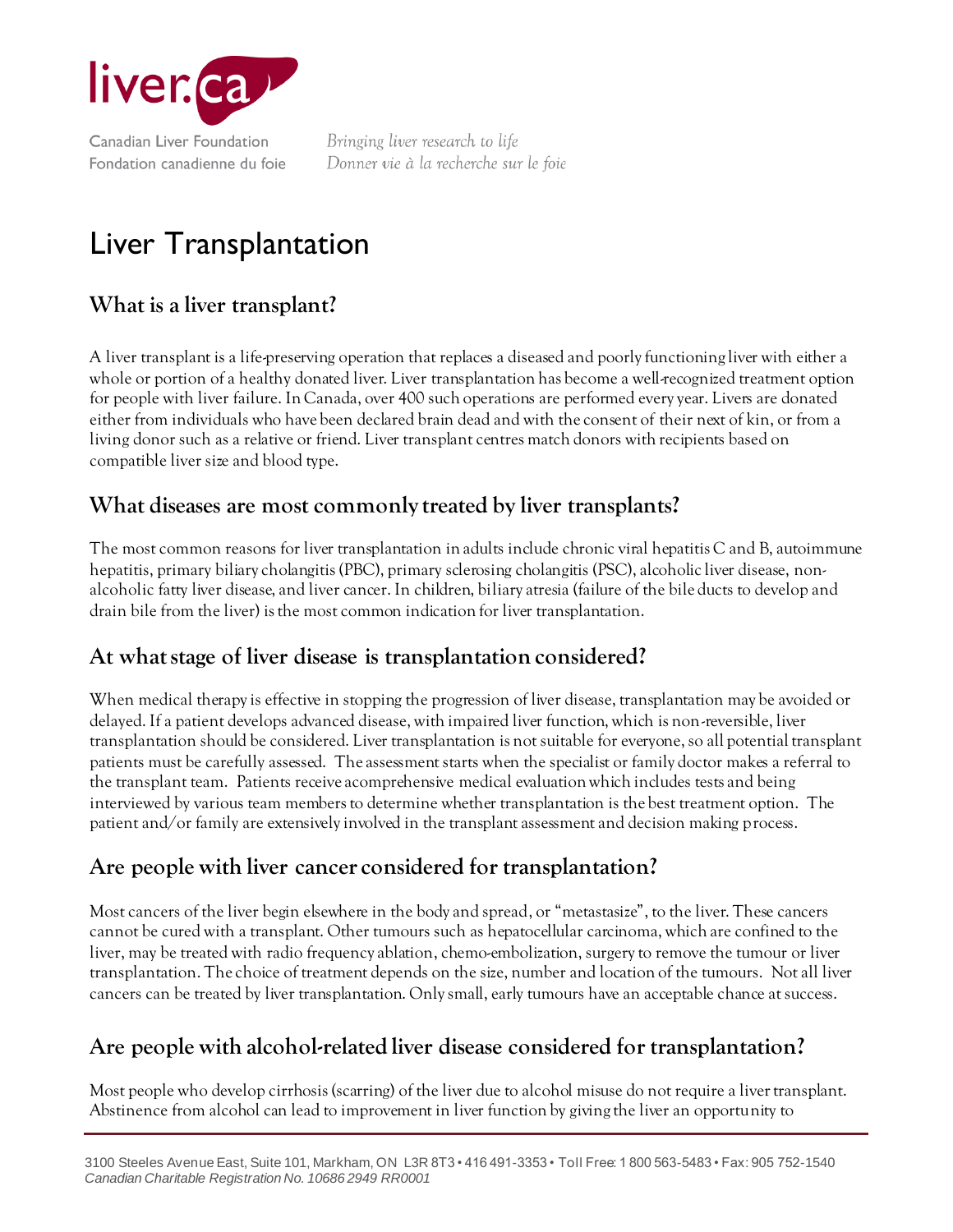

regenerate. When prolonged abstinence and medical treatment fail to restore the liver health, transplantation may be considered. Patients who continue to drink alcohol despite medical advice are not considered for transplantation in Canada.

#### **What risks are involved?**

A liver transplant is a major surgery with an operation lasting between six and eight hours. As with any major medical procedure, liver transplantation has risks. These risks along with the benefits are carefully considered before a patient is placed on a waiting list for a new organ. A successful outcome depends upon many factors. Patients who enter surgery very ill carry a higher risk of dying. Similarly, older patients with cardiac or respiratory illnesses will find the transplant a greater challenge.

# **How long is the waiting period?**

The waiting time for a new liver may be uncertain and stressful. The sickest patients receive priority for a transplant. Prioritizing is based on severity of liver disease measured by a MELD score which stands for a **M**odel for **E**nd-stage **L**iver **D**isease. In children, a modified scoring system, called PELD, is used to prioritize paediatric patients in need of a liver transplant. If patients and families are having difficulty in coping during this time, it is recommended that they seek the assistance of a qualified health professional.

#### **What is the success rate?**

This depends on many factors but in Canada, theaverage success rate for both adults and children is over 80%.

# **What is involved after the operation?**

After surgery, patients are taken to the Intensive Care Unit (ICU) where they are placed on a machine, which supports their breathing and is known as a mechanical ventilator. They are carefully monitored for signs of infection. Frequent tests are conducted to assess the functioning of their new liver. Most patients spend one to three days in the ICU and are transferred to a step-down transplant unit. At this point, they are able to breathe on their own but will continue to have intravenous lines delivering medication. Following continued improvement and physiotherapy, patients usually leave the hospital after 10 to 14 days. They will be required to remain close to the transplant centre for several weeks and will attend an outpatient clinic for continued monitoring of their new liver. Most patients return to a good quality of life within three to six months after surgery.

# **What are the side effects of the anti-rejection medications?**

All liver transplant patients must take anti-rejection medications for life. These medications must be monitored to ensure the right amount of medications is present in the patient's blood. These medications suppress the immune system, which enables your body to accept the new liver without attacking it. However, it also means that all liver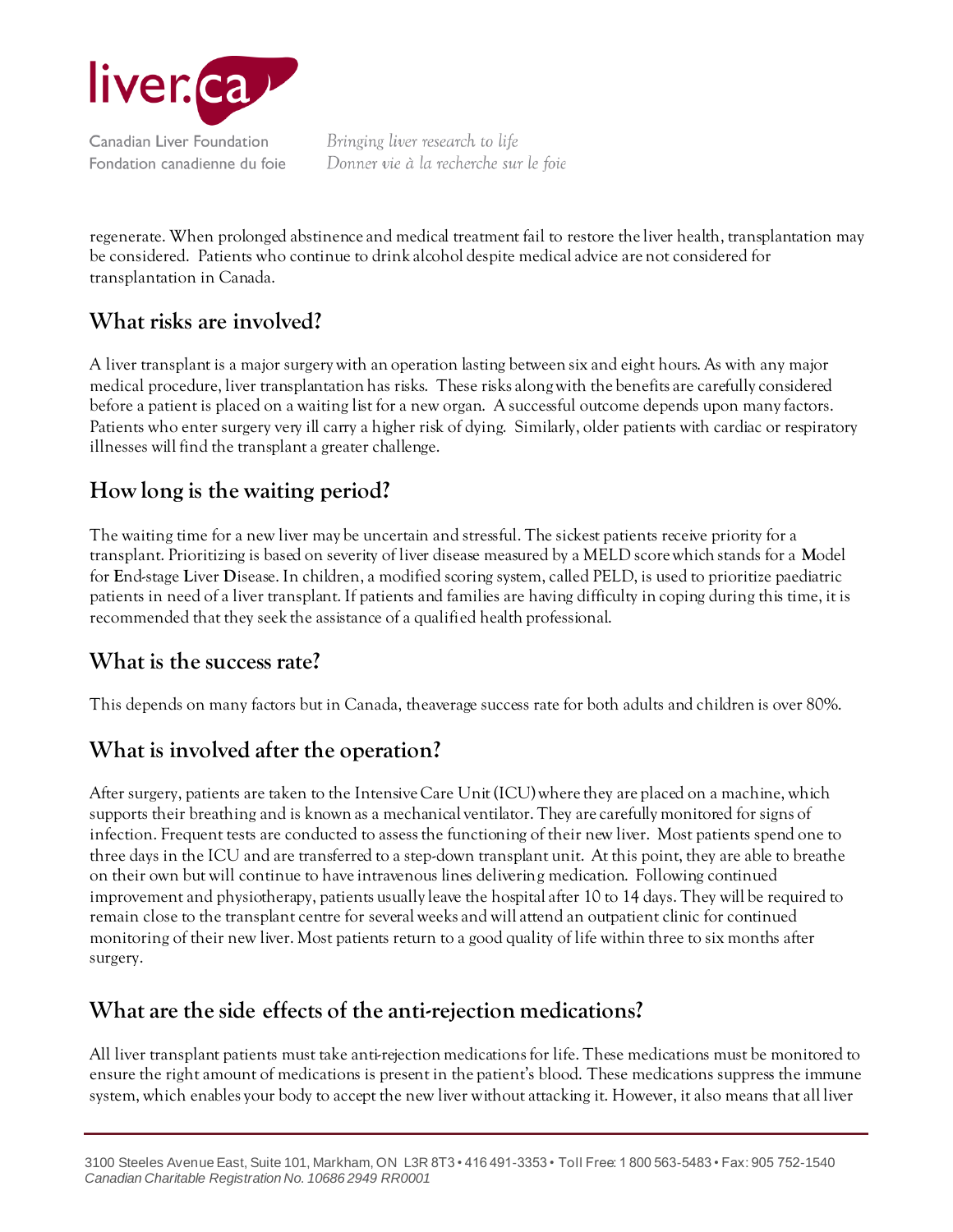

transplant patients will be at a higher risk for developing an infection. Infection prevention techniques are very important after receiving a transplant. The side effects associated with anti-rejection medications are many and are specific to the medication regimen a patient receives.Many patients experience some form of side effect during their course of treatment; however, many of the side effects are temporary or manageable. The risk of side effects also depends on the amount of anti-rejection medications one requires to protect the transplanted organ. The transplant team will often use the least amount of anti-rejection medications needed in hopes to avoid or minimize the risk of unwanted side effects. Furthermore, the transplant team monitors patients closely so that side effects can be identified and dealt with quickly.

# **Before Your Transplant**

Some people wait a long time for their transplant while others may experience a rapid decline in their health, leading to an urgent transplant. It is normal for patients and family members to feel a range of emotions during the transplant journey, regardless of the kind of path they are on.

Many people have positive emotions: hope, joy, and gratitude. But it is also normal to have difficult emotions, such as fear, sadness, anxiety, irritability, anger, and grief. It may be the patient who experiences strong emotions, or it may be their caregivers; anyone can experience stress and burnout during the transplant journey. Here are some common causes of stress for those who are being assessed or waiting for a transplant:

Feelings of Guilt—

- Thinking that someone has to die for you to receive an organ
- Feeling like you are a burden to others
- Blaming yourself for your disease

Lifestyle Changes—

- Experiencing symptoms of your disease, such as confusion, shortness of breath, low-blood sugar, dizziness or fatigue
- Living with the medical treatments and side effects that impact your quality of life (This might include taking new medications that have unpleasant side effects, monitoring your blood sugar and giving yourself insulin, having dialysis, or carrying oxygen tanks or mechanical devices.)
- Having a hard time following the recommendations made by your health team, such as physical activity guidelines, fluid or diet restrictions, or abstaining from alcohol or cigarettes
- Losing your sex drive or ability due to your physical condition, side effects of medication, changes in selfesteem, or emotional health

Fear and Anxiety—

- Worrying about what may happen in the future
- Worrying about having a long hospital stay
- Waiting for assessment results or to be placed on the transplant list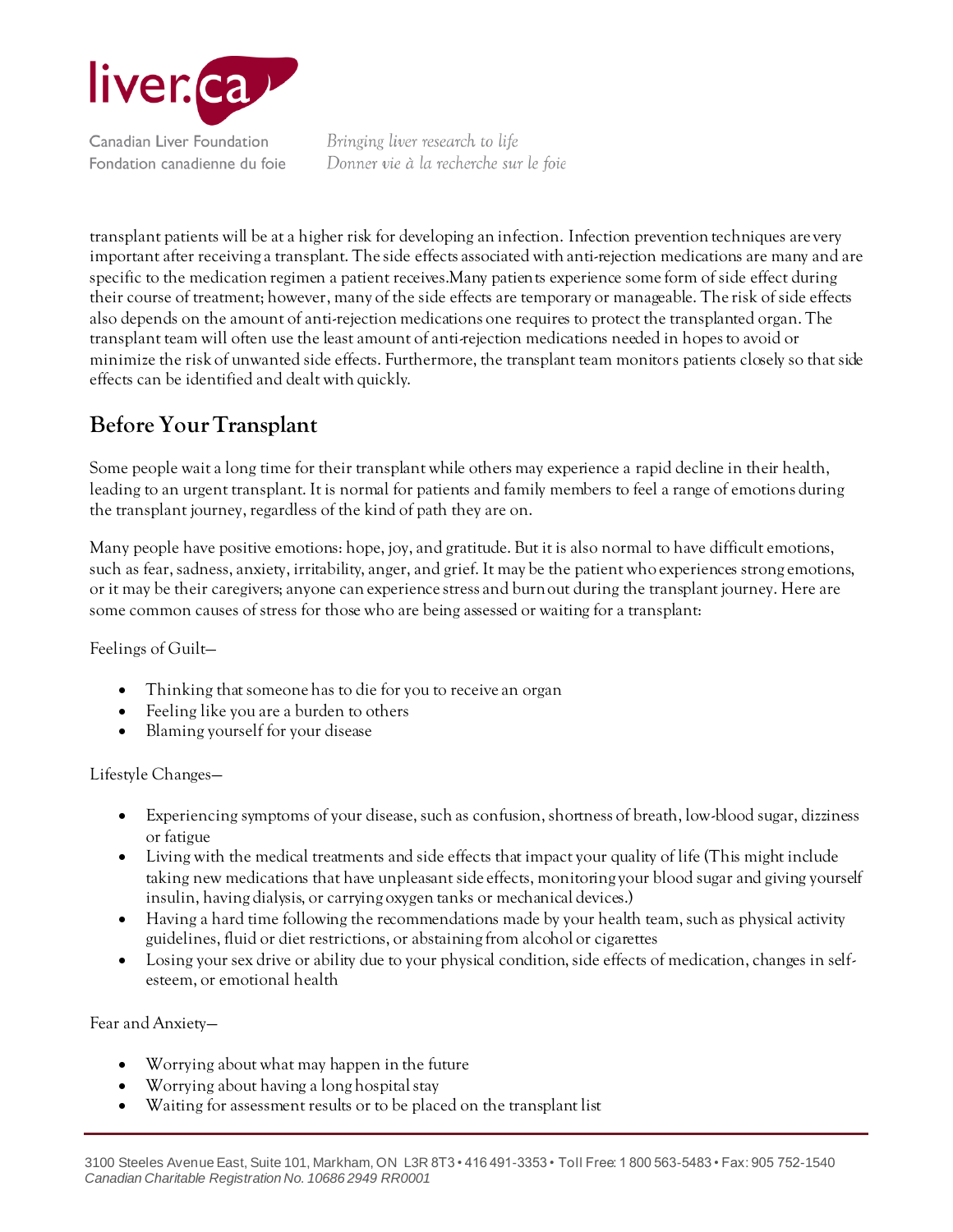

Canadian Liver Foundation Fondation canadienne du foie

Bringing liver research to life Donner vie à la recherche sur le foie

- Being called in for a transplant and finding out the organ was not a suitable match for you (false alarms)
- Being in denial that you need a transplant
- Fearing that death may come before a donor organ becomes available
- Worrying about not surviving the surgery or about potential risks

Social or Relationship Stresses—

- Losing control over your life (choices, careers, school, or time)
- Lacking support from family or friends
- Feeling isolated and alone, like no one else understands
- Experiencing financial problems
- Feeling helpless and dependent on others

#### **The Transplant Process**

A liver transplant is a major surgery; the operation usuallylasts between six and eight hours. Like any major medical procedure, liver transplantation has risks. These risks and the benefits are carefully considered before a patient is placed on the waiting list for a new organ. A successful outcome depends on many factors. For instance, patients who enter surgery when they are very ill have a greater risk of dying than those who are in better health. Similarly, older patients with cardiac or respiratory illnesses will find the transplant a greater challenge than younger patients who don't have other health conditions.

When medical therapy is effective in stopping the progression of liver disease, transplantation may be avoided or delayed. If a patient develops advanced disease with non-reversible impaired liver function, liver transplantation should be considered. Liver transplantation is not suitable for everyone, so all potential transplant patients must be carefully assessed. The assessment starts when the specialist or family doctor makes a referral to the transplant team. Patients receive a comprehensive medical evaluation, including various tests and interviews, by various team members to determine whether transplantation is the best treatment option. The patient and/or family members are extensively involved in the transplant assessment and decision-making process.

The waiting time for a new liver may be uncertain and stressful. The sickest patients receive a higher priority for a transplant. Prioritization is based on severity of the liver disease, measured by a Model for End-Stage Liver Disease (MELD) score. In children, a modified scoring system, called Pediatric End-Stage Liver Disease (PELD) score, is used. If patients and families have difficulty coping during the waiting time, they are encouraged to seek assistance from a qualified health professional.

# **After Your Transplant**

Most liver transplant recipients are able to return to a normal and healthy lifestyle. Most report that they feel reenergized, have an improved quality of life, and enjoy everyday activities once more. Liver transplant recipients are able to participate in normal exercise after their recuperation, and women are able to conceive and have normal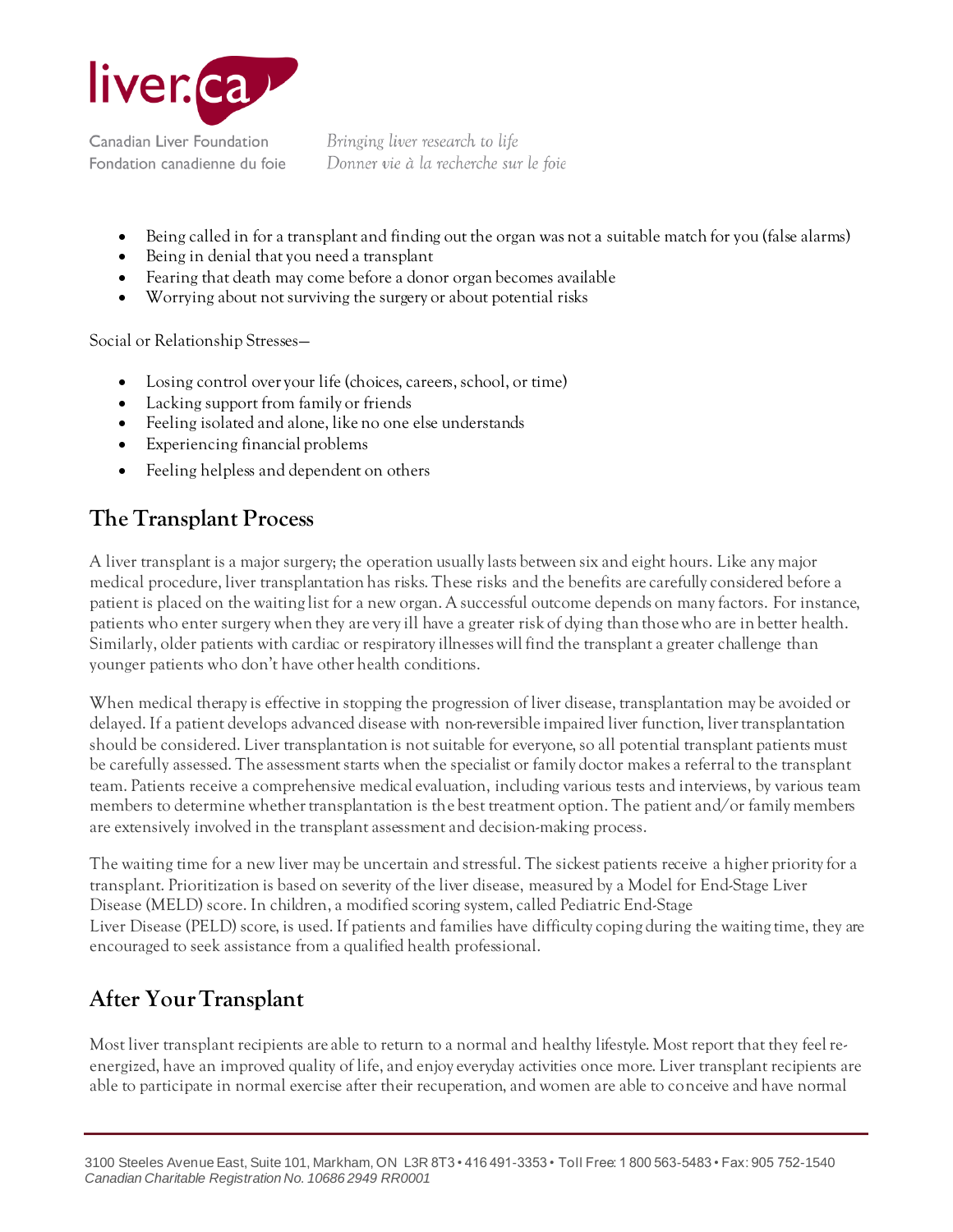

Canadian Liver Foundation Fondation canadienne du foie

Bringing liver research to life Donner vie à la recherche sur le foie

post-transplant pregnancies and deliveries. Despite successful surgeries, some liver transplant recipients may experience feelings of stress, anxiety, guilt and depression following their operation.

Below are some common reasons that may cause stress in the time after your transplant:

Hospital-Stay Stressors—

- Feeling confused or disoriented after your surgery
- Staying in the hospital for a long time, maybe longer than planned
- Experiencing complications from surgery or new medical issues after your transplant
- Feeling pain and discomfort

Anti-Rejection Medications—

- Feeling the emotional side effects of anti-rejection medications, such as anxiety, confusion, depression, irritability, or trouble sleeping
- Noticing changes in how you look and in your self-esteem, both related to the side effects of anti-rejection medication
- Worrying about missing doses or taking the wrong medication at the wrong time

Feelings of Guilt—

- Feeling guilty about having depression or anxiety after your transplant
- Being unsure of how to fully express gratitude or feeling indebted to your living donor or to a deceased donor's family
- Feeling guilty about receiving an organ, knowing others who may have passed away while waiting
- Wondering where the donor organ came from

Adjustment to Life After Transplant—

- Feeling too dependent on others and wanting to get back to being independent
- Feeling that your recovery is slow and that it is taking a long time to get your physical strength back to normal
- Feeling worried about leaving the hospital and returning home
- Feeling that your family or friends do not fully understand what you have gone through
- Living with a suppressed immune system
- Dealing with new lifestyle restrictions on activities like travelling, eating, taking supplements, or being out in the sun
- Fear of organ rejection
- Fear of infections and illnesses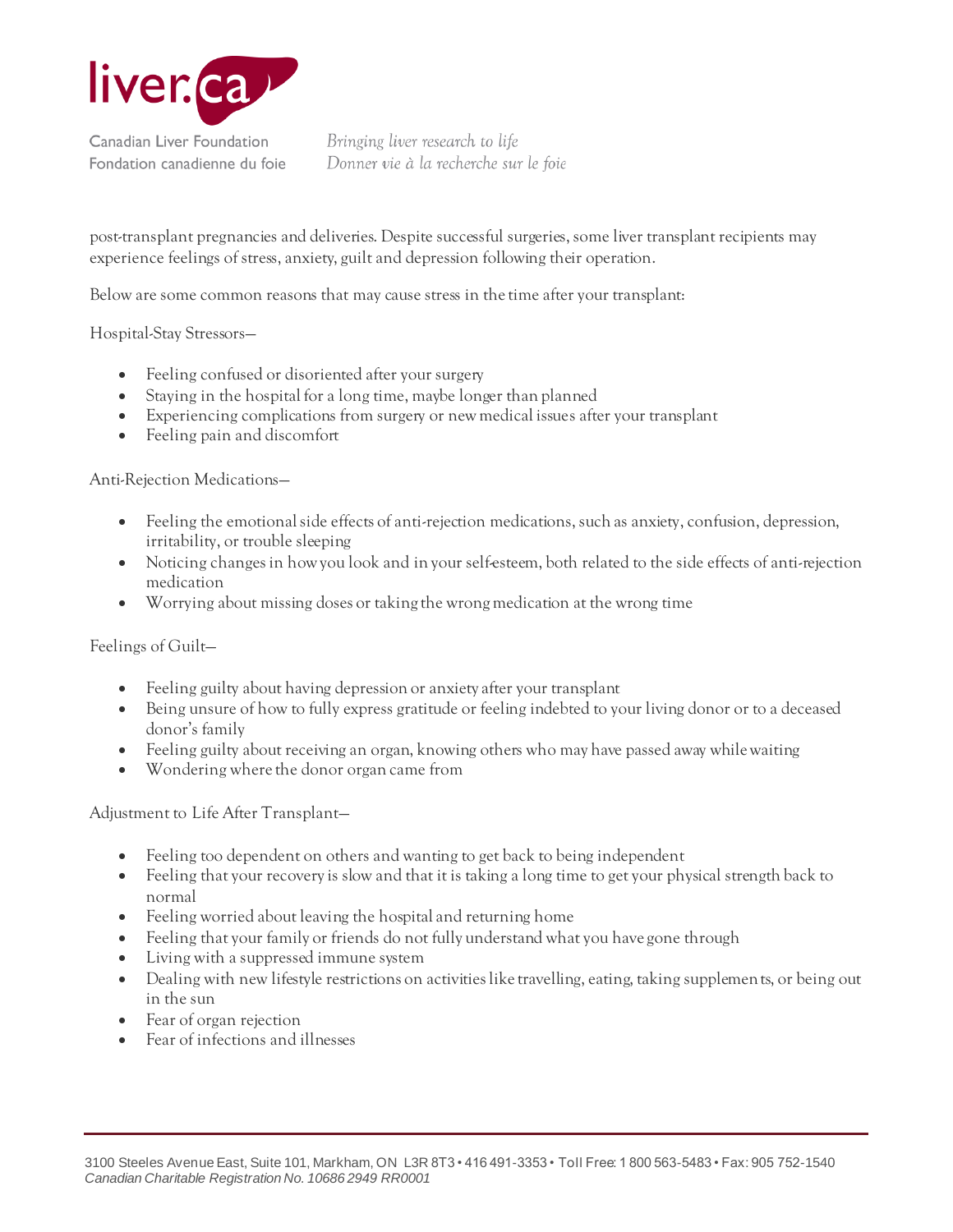

#### **Can there be a recurrence of the original disease in the transplanted liver?**

Often, the original disease can return and cause similar liver damage. For example, a liver transplant for hepatitis C does not eradicate the illness. In many cases, the virus will re-affect the liver within one year. Antiviral therapy is now given to liver transplant recipients who have hepatitis C. Patients with hepatitis B usually have their virus well controlled by antiviral drugs prior to transplantation. Autoimmune diseases (PBC, PSC and autoimmune hepatitis) are known to re-occur but hopefully because of the immunosuppressants will progress much more slowly. Recurrence of fatty liver disease and obesity after transplantation is a problem because it leads to metabolic syndrome with higher risk for stroke and heart attacks. In few cases where liver transplant is unsuccessful, a second liver transplant may be needed which carries greater risk than the first transplant.

# **Living Liver Donation**

The long waiting time for a liver transplant and the progression of the liver disease that occurs in this time has motivated many families to consider living donation. It should be noted, however, that not all candidates are suitable for this option. Liver transplant centres match donors with recipients based on compatible liver size and blood type.

Living donor transplants in children involve transplanting a small portion of the left lobe of the adult donor's liver to an infant. Adult to adult living donor transplant is achieved by using the entire right lobe of the donor's liver. Not all potential living donors are suitable for donation and extra precautions are taken by the transplant team to ensure that the decision to donate is without coercion and is unconditional. The living donation operation is a major surgery and requires a five to 10 day-hospitalization and two to three month period of recovery. The donor surgery has a very low risk of death. Within a few months, the donor's liver regenerates to within 90 per cent its original size.

# **Being a Liver Donor**

The long waiting time for a liver transplant and the progression of the liver disease that occurs during this period has motivated many families to consider living donation. It should be noted, however, that not all candidates are suited for this option. Liver transplant centres match donors with recipients based on compatible liver size and blood type.

In babies, living donor transplants involve transplanting a small portion of the left lobe of the adult donor's liver to an infant. Adult-to-adult living donor transplantation is achieved by using the entire right lobe of the donor's liver. Not all potential donors are suitable for living donation, and extra precautions are taken by the transplant team to ensure that the decision to donate is without coercion and is unconditional. The living donation operation is a major surgery and requires a five to 10-day hospitalization and two to three month period of recovery. However, the donor surgery has a very low risk of death, and, within a few months, the donor's liver regenerates to within 90% of its original size.